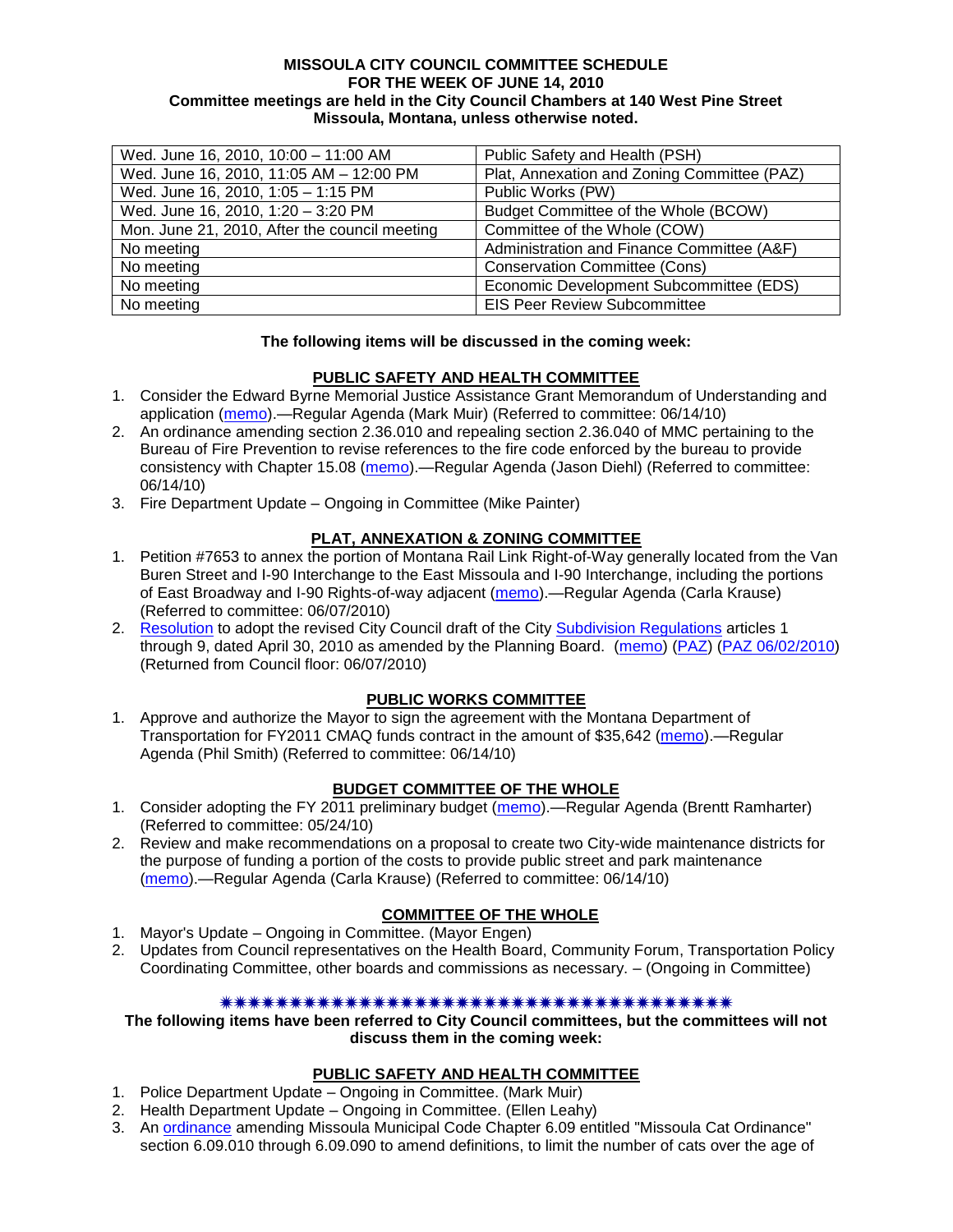four months that a person, family, or household can harbor, keep, or maintain to five and to enact other general amendments. [\(PS&H\)](ftp://ftp.ci.missoula.mt.us/Packets/Council/2008/2008-12-15/081210psh.pdf) (Returned from Council floor: 01/12/09)

4. An [ordinance](ftp://ftp.ci.missoula.mt.us/Packets/Council/2008/2008-12-15/DogOrdinance--PSHrevisions.pdf) amending Missoula Municipal Code Title 6 entitled "Animals" generally amending Chapter 6.04 entitled "Animals Running at Large" and Chapter 6.08 entitled "Dogs and Pet Shops," increasing the fee when an animal is impounded and establishing a fee for a boarding kennel license. [\(PS&H\)](ftp://ftp.ci.missoula.mt.us/Packets/Council/2008/2008-12-15/081210psh.pdf) (Returned from Council floor: 01/12/09)

## **PLAT, ANNEXATION & ZONING COMMITTEE**

- 1. Annexation. (see separate list at City Clerk's Office for pending annexations) (Ongoing in Committee)
- 2. Update the Rattlesnake Valley Comprehensive Plan Amendment [\(memo\)](ftp://ftp.ci.missoula.mt.us/Packets/Council/2007/2007-04-02/Referrals/Rattlesnake_Plan_Update_referral.pdf).—Regular Agenda (Dave Strohmaier) (Referred to committee: 04/02/07)
- 3. Request to rezone the property legally described as Lot 3 of Scott Street Lots Subdivision, located in Section 16, T13N, R19W, P.M.M. form D (Industrial) to I-1 (Light Industrial), based on the finding of fact and conclusions of law. (PAZ [05/21/08\)](ftp://ftp.ci.missoula.mt.us/Packets/Council/2008/2008-06-02/080521paz.pdf) (Returned from Council floor: 6/2/08)
- 4. Ongoing discussion of City planning issues with members of the Planning Board.—Regular Agenda (Bob Jaffe) (Referred to committee: 3/20/06)
- 5. Discuss the implications of the Sonata Park court case [\(memo\)](http://www.ci.missoula.mt.us/DocumentView.aspx?DID=3268).—Regular Agenda (Bob Jaffe) (Referred to committee: 03/08/10)
- 6. Discussion of OPG's [task list](http://www.ci.missoula.mt.us/DocumentView.aspx?DID=3837) and workload.—Regular Agenda (Mike Barton) (Referred to committee: 06/12/06)

# **ADMINISTRATION AND FINANCE COMMITTEE**

- 1. Approve claims. (Ongoing) (Consent Agenda)
- 2. Approve journal vouchers. (Ongoing) (Consent Agenda)
- 3. Approve budget transfers. (Ongoing) (Consent Agenda)
- 4. An ordinance amending the municipal code as it relates to bike licensing. [\(A&F\)](ftp://ftp.ci.missoula.mt.us/Packets/Council/2008/2008-12-15/081210af.pdf) (Returned from council floor: 12/15/08)
- 5. Implications of establishing maintenance districts. [\(memo\)](ftp://ftp.ci.missoula.mt.us/Packets/Council/2009/2009-05-11/Referrals/MaintenanceDistricts.pdf) Regular Agenda (Bob Jaffe) (Referred to committee: 05/11/09)
- 6. Clarify position of council member who also serves on the board of a non-profit agency that has dealings with the city. [\(memo\)](http://www.ci.missoula.mt.us/DocumentView.aspx?DID=1840) – Regular Agenda (Ed Childers) (Referred to committee: 07/20/2009)
- 7. [Resolution](http://www.ci.missoula.mt.us/DocumentView.aspx?DID=2373) of the Missoula City Council establishing a tourism business improvement district consisting of non-contiguous lands within the City of Missoula for the purpose of aiding tourism, promotion and marketing within the district. [\(Exhibit A\)](http://www.ci.missoula.mt.us/DocumentView.aspx?DID=2090) [\(Exhibit B\)](http://www.ci.missoula.mt.us/DocumentView.aspx?DID=2374) [\(memo\)](http://www.ci.missoula.mt.us/DocumentView.aspx?DID=2097) [\(A&F\)](http://www.ci.missoula.mt.us/Archive.aspx?ADID=1172) (Returned from Council floor: 10/05/09)
- 8. Reappoint Sheila Lund as a regular board member for a term starting June 26, 2010 and ending June 25, 2015 and Joseph Pietro as a Resident Commissioner to the Missoula Housing Authority for a term starting June 26, 2010 and ending June 25, 2012 [\(memo\)](http://www.ci.missoula.mt.us/DocumentView.aspx?DID=3878).—Regular Agenda (Mayor Engen)
- 9. Review the FY 2011-15 capital improvement projects (CIP). [\(memo\)](http://www.ci.missoula.mt.us/DocumentView.aspx?DID=3522) Regular Agenda (Brentt Ramharter) (Referred to committee: 04/19/2010)
- 10. Resolution approving the project and authorizing the bond issuance for Sussex School Economic Development Bonds in the approximate aggregate principal amount not to exceed \$900,000 [\(memo\)](http://www.ci.missoula.mt.us/DocumentView.aspx?DID=3886).—Regular Agenda (Brentt Ramharter) (Referred to committee: 05/24/10)
- 11. Confirm the re-appointments of Peter Lambros and Paul Filicetti to the Public Art Committee for a term commencing July 1, 2010 and ending June 30, 2014 [\(memo\)](http://www.ci.missoula.mt.us/DocumentView.aspx?DID=4022).—Regular Agenda (Mayor Engen) (Referred to committee: 06/07/10)
- 12. Authorize the Mayor to sign a contract between the City of Missoula and Northwestern Energy to conduct Green Blocks Pilot Project home energy audits using Energy Efficiency and Conservation Block Grant (EECBG) funds under the American Recovery and Reinvestment Act [\(memo\)](http://www.ci.missoula.mt.us/DocumentView.aspx?DID=4035).—Regular Agenda (Chase Jones) (Referred to committee: 06/07/10)
- 13. Amend Council rules to change the Council's regular meeting schedule to two meetings per month [\(memo\)](http://www.ci.missoula.mt.us/DocumentView.aspx?DID=4027).—Regular Agenda (Marty Rehbein) (Referred to committee: 06/07/10)

# **PUBLIC WORKS COMMITTEE**

- 1. Consider the sizes of grease interceptors for the restaurant industry [\(memo\)](ftp://ftp.ci.missoula.mt.us/Packets/Council/2008/2008-04-21/Referrals/Industrial_waste_restaurants.pdf).—Regular Agenda (Stacy Rye and Bob Jaffe) (Referred to committee: 04/21/08)
- 2. Consider restructuring the city's Sewer Loan Program along the lines of the recently approved change to the Sidewalk & Curb Loan Fund.—Regular Agenda (Ed Childers) (Referred to committee: 06/26/06)
- 3. Interlocal Agreement between the City of Missoula and the County of Missoula related to the Reserve Street / Mullan Road Intersection Improvements Project [\(memo\)](http://www.ci.missoula.mt.us/DocumentView.aspx?DID=2959).—Regular Agenda (Gregg Wood) (Referred to committee: 01/11/10)